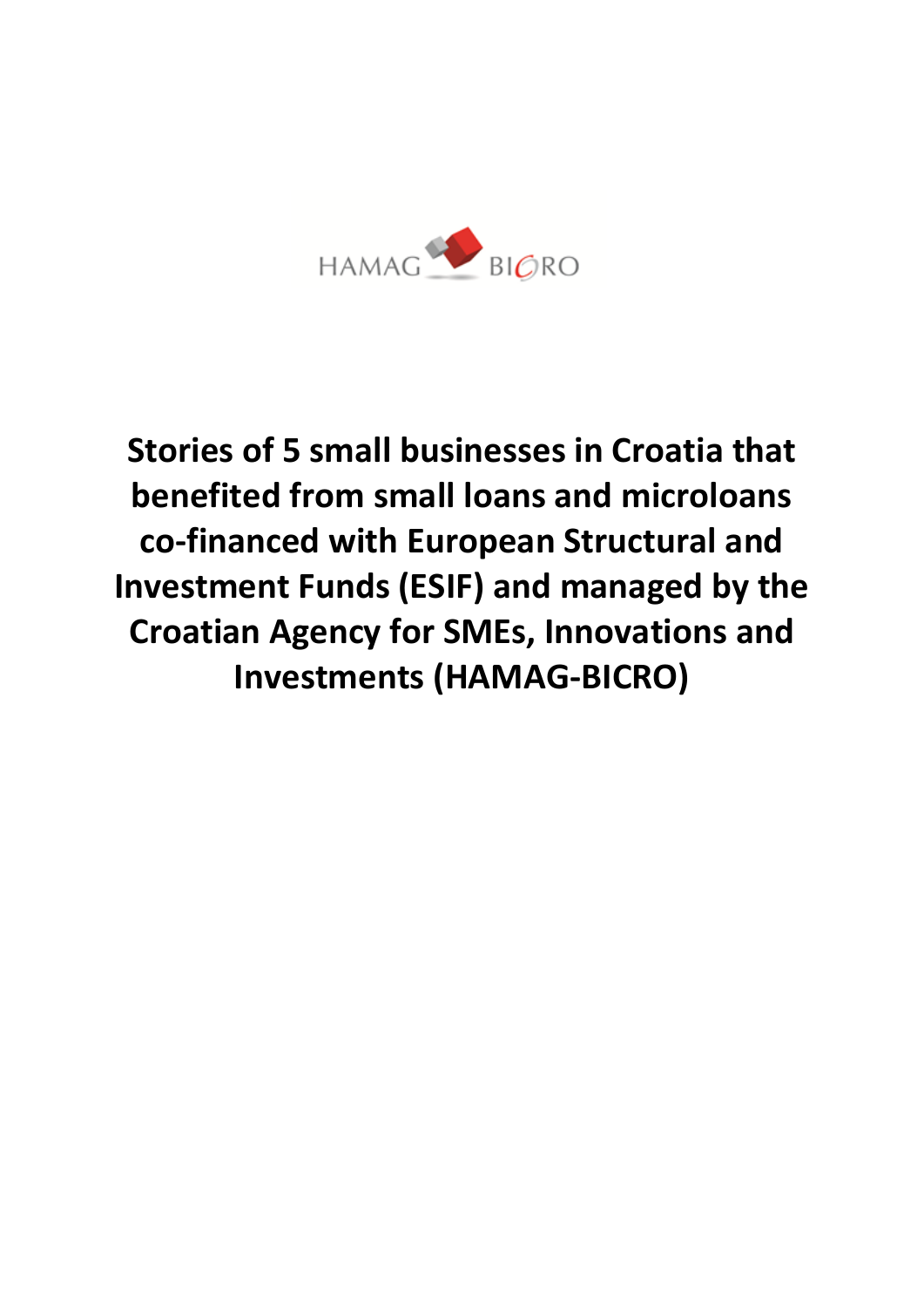

## HAMAG BICRO – [success story](https://hamagbicro.hr/pogled-u-plavo-esif-zajmom-do-uzleta-projekta/)

### **A View into the Blue: Building project momentum through an ESIF loan**

A project called *A View into the Blue* was presented at the opening ceremony of the Boat Show at the Zagreb Fair. The Croatian Agency for SMEs, Innovations and Investments (HAMAG-BICRO) supported the project by approving an ESIF small loan in the amount of EUR 50,000 for project modernization, i.e. for the purchase of a portable pool (10 m in diameter, 1 m deep), diving gear, a pool automation system, and the related technical equipment. Project funds have also been used to hire a project manager.

HAMAG-BICRO has recognized the authenticity of the *A View into the Blue* project in that it represents a unique approach to promoting Croatia as a tourist and diving destination. A special feature of this year's event is a campaign called *I'm not Breathing*. As part of the campaign, Budimir Šobat Buda, a diver from the Zagreb Underwater Sports Club, will take a dive on February 24, 2018, starting at 11 a.m., in pavilion 7a, into a pool installed for the purposes of the *A View into the Blue* project, hold his breath and try not to breath for more than 24:03 minutes. He will do this for all the children who bravely cope with the challenges of autism, and sometimes even the insensibility of the community, on a daily basis. HAMAG-BICRO supports the project's humanitarian component – raising public awareness and making the public more sensible of the needs of the children and adults living with autism.

Mario Turalija, Member of the HAMAG-BICRO Board of Directors, also supported the project by saying: "The *A View into the Blue* project shows perfectly that ESIF loans represent a quick and effective source of funding that helps the recipients achieve their goals in a relatively short period of time. And all it takes is a well-defined business plan. Small and medium-sized enterprises can apply for micro loans in amounts up to EUR 25,000 or small loans in amounts up to EUR 50,000, with more than favorable terms of financing. We are looking forward to receiving their applications."

Rene Cipovec, the man behind the project idea, said: "HAMAG-BICRO has helped build true momentum in the implementation of the *A View into the Blue* project. Other financial institutions have shown little interest in funding the special type of equipment required for the project. Thanks to HAMAG-BICRO, we plan to visit 15 towns this year."

Under the project, the pool has been installed 43 times in different towns so far, and a summer tour along the Adriatic coast is planned for 2018. The pool is currently installed at the Zagreb Fair, where the visitors to the Boat Show will have an opportunity to try and feel the charms of diving with diving gear. In addition to learning the basics of diving, the interested visitors will also have a chance to take their first dive and view an underwater photo exhibition by Marjan Radović, a renowned Croatian underwater photographer.

*A View into the Blue* is the only Croatian project about the deep sea blue that has been entered in the Guinness Book of Records. It has been implemented since 2009 and, so far, more than 12,000 persons have enjoyed a free dive at various events organized under the project.

The event is organized under the auspices of the Croatian Ministry of Tourism.

Ksaver 208, 10000 Zagreb, Hrvatska tel: +385 1 488 1003, + 385 1 488 1000, fax: +385 1 488 1009 e-mail: hamagbicro@hamagbicro.hr www.hamagbicro.hr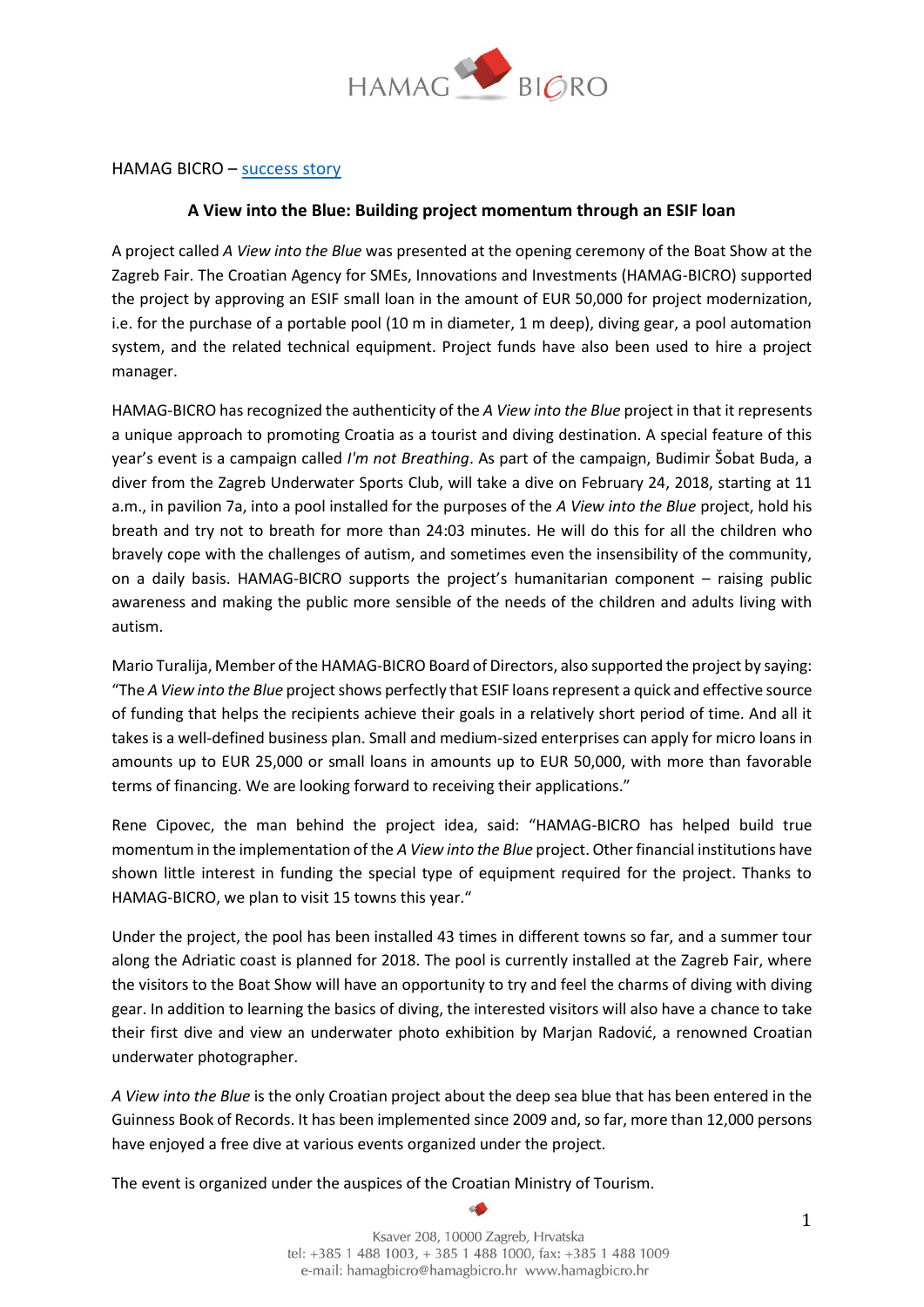

HAMAG-BICRO – [success story](https://prvih25.hr/novi-podrumi-za-jos-bolja-vina-i-sampeke/)

### **New cellars for even better wines and** *šampeki*

The southern slopes of the Plešivica Mountain are ideal for cultivating vineyards that produce numerous quality wines. Many believe that grape vine cultivation in this area dates from the time before the new era, more precisely from the time of Thracians. The Kurtalj family has owned an estate in the village of Plešivica, situated on the mountain that bears the same name, for more than 300 years. Their house is a rare example of classical residential architecture built outside of urban settlements and, as such, has a historical and architectural value, and the tradition of aging wine in old oak barrels is still kept very much alive in the family cellars. In addition to the old stone cellars, grape-grower and winemaker Drago Kurtalj from Plešivica is also building new cellars, and has furnished and equipped a wine tasting area which can receive about 20 visitors. His goal is to modernize and expand his family estate business.

According to Kurtalj himself, hisfamily has been engaged in grape-growing and winemaking from time immemorial and, thanks to an excellent terroir for cultivating grapes, the quality of wine improves with each year. Kurtalj owns 18 thousand grapevines, which he uses to produce Rheinriesling, Grashevina, Green Silvaner, Pinot Gris, Pinot Noir and Portuguese wines.

However, Kurtalj is perhaps best known for his champagnes or*šampeki*, as he calls them. He has been engaged in the production of champagne for the past ten or so years. He planted a special vineyard for this purpose where he cultivates the pinot noir and chardonnay varieties. In 2013, he produced his Cuvée Prestige, a champagne that had been sitting and aging on the lees in the cellar for 52 months before it was opened for the first time last year and put on the Croatian market.

Over the past fifteen years, Kurtalj has been restoring and technologically improving his vineyards. Last spring he received a small investment loan in the amount of slightly over HRK 370,000 from the Croatian Agency for SMEs, Innovations and Investments (HAMAG-BICRO) as part of the ESIF program. He plans to invest these funds in the reconstruction and renovation of his cellars by November this year.

"With these funds we want to complete our business story. We are engaged in the production of wine and champagne, but our cellars, where the grape processing takes place, are not fully adequate for that purpose. We also plan to renovate an existing old farm estate building and turn it into an exemplary cellar," said Drago Kurtalj, who believes that the funds received will also help support further production and strengthen his competitive position in the market since, in addition to wine production, he plans to develop and exploit the tourist potential of his estate and business as well.

"We will remove the structural barriers between the rooms in our production facility and expand the storage area, and thus enable the use of machines in product manipulation, which has not been the case so far. We will also replace the old, non-functional electrical fittings. The purpose of these interventions is to improve energy efficiency of the facility," added Drago Kurtalj. He decided to apply for a loan from HAMAG-BICRO because it was more favorable than the loans offered by commercial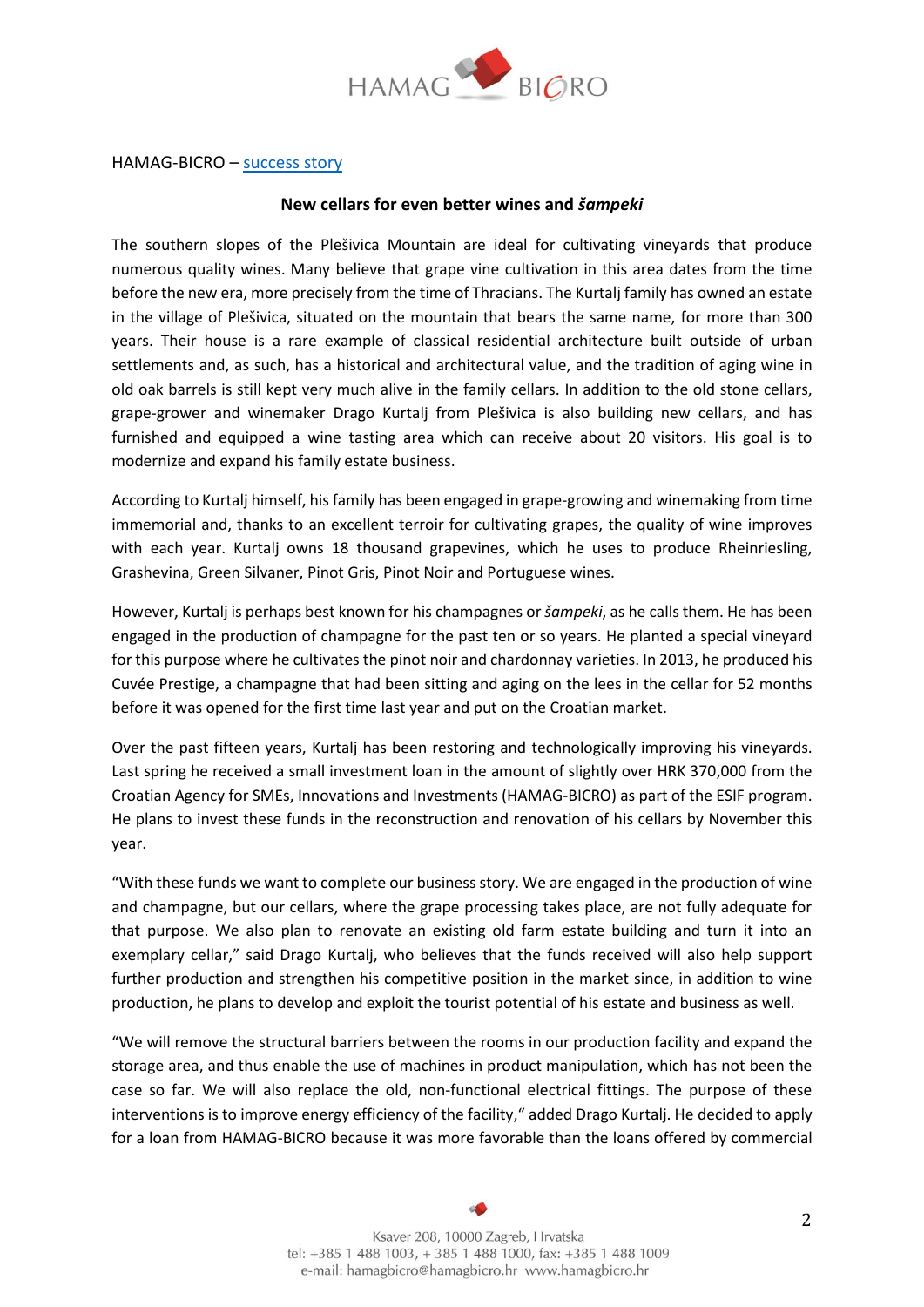

banks and because, as such, it encourages small enterprise owners to make new investments and new business plans.

There is no doubt that the wines and champagnes which will be produced on this estate in the future will thrill the wine lovers. But, as Kurtalj himself says, there is always more to learn. There are numerous possibilities for progress, and it is very likely that the new business impetus, received thanks to HAMAG-BICRO, will result in a new *šampek* from the Kurtalj winery, one of th[e #first25.](https://prvih25.hr/novi-podrumi-za-jos-bolja-vina-i-sampeke/)

> Ksaver 208, 10000 Zagreb, Hrvatska tel: +385 1 488 1003, + 385 1 488 1000, fax: +385 1 488 1009 e-mail: hamagbicro@hamagbicro.hr www.hamagbicro.hr

 $\triangle$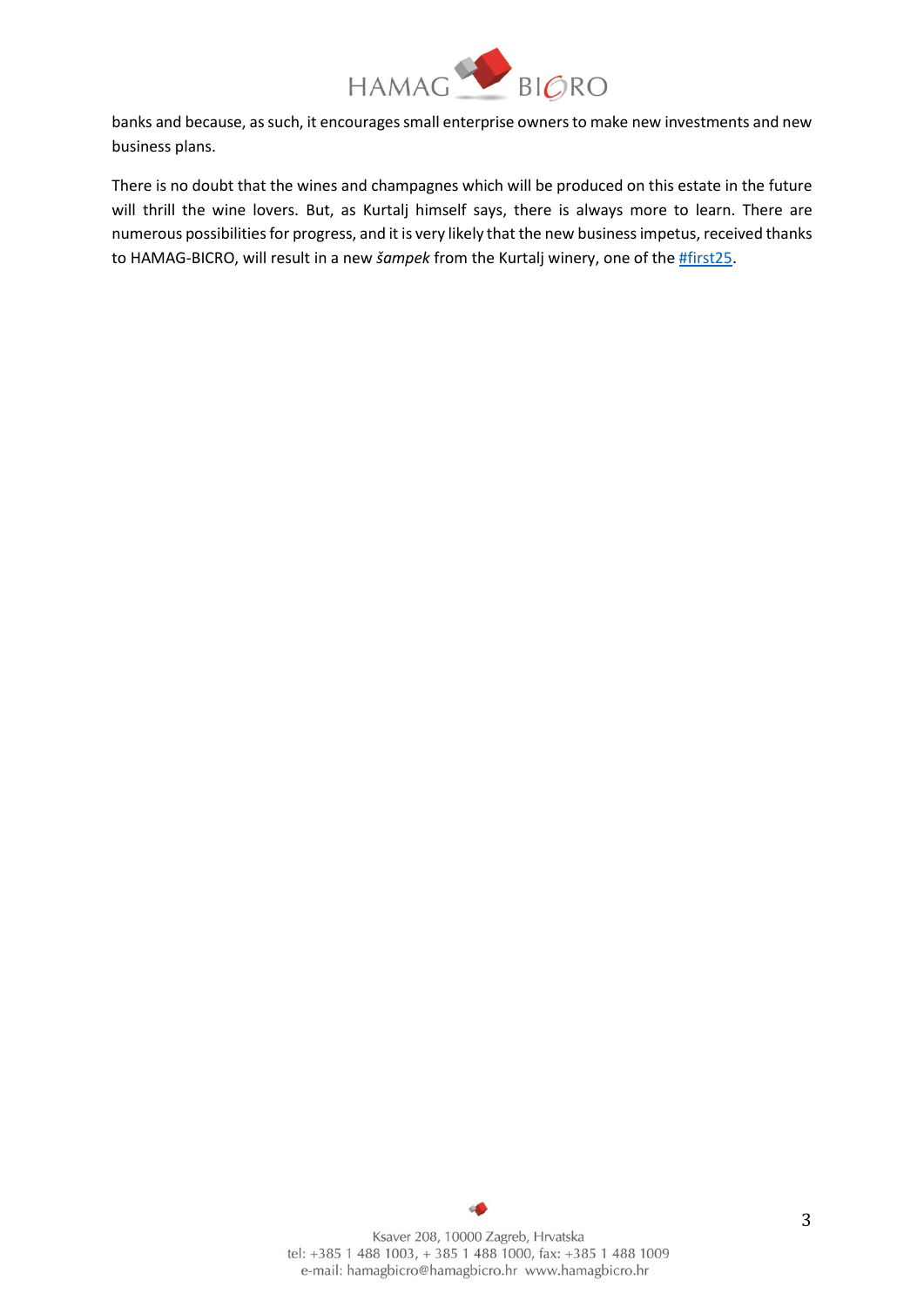

### HAMAG BICRO – [success story](https://hamagbicro.hr/zajmom-hamag-bicro-a-od-frizerskog-kofera-do-uspjesne-poduzetnice/)

### **From a hairdressing tool bag to a successful entrepreneur through a HAMAG-BICRO loan**

*From a hairdressing tool bag to a successful entrepreneur* is a story of the success of Katarina Nimac who received financial support in the amount of almost HRK 372,000 through the HAMAG-BICRO micro loan program intended for micro and small enterprises.

Katarina is the founder and director of CAPILLUS REGIUM j.d.o.o., which has been operating in a rented Zagreb hair salon since 2015. The company employs five workers. She gained professional hairdressing experience in prestigious hair salons working as Salon Manager. After she passed the master hairdresser exam, she earned the title of a Master Hairdresser and the associated rights. In addition to the standard hairdressing services, the salon also offers additional cosmetic treatments with the aim of providing a complete, quality care service to both women and men, thus also ensuring a comparative advantage.

"I found out about the HAMAG-BICRO loan program in November last year. As I learned more about it, I saw the advantages of the loans provided under the program. Otherwise, I would not have been brave enough to embark on this endeavor. Everything happened so fast. I found an adequate space, submitted a business plan in which I explained the main project idea, and it was fully accepted. The financing was approved, and the renovation works started from the foundations up. I still cannot believe it, but I know it's real. I'm living my dream. I want to commend the HAMAG-BICRO team for carrying out a great amount of work so quickly, professionally and effectively. What's left for me now is to work and live my dream," said Nimac.

Since the implementation of ESIF financial instruments started (Oct. 2016 – May 2017), HAMAG-BICRO has approved 272 loan applications in the total amount of HRK 71.7 million. The average approved loan amount is HRK 263,000. The applicants mainly applied for an ESIF small loan, accounting for 63% of total applications received. Micro loans can be arranged with an interest rate of 1.5%, a repayment period of 60 months, which includes a 12 month grace period, and they are repaid in quarterly instalments.

"We are thrilled to hear the stories of ambitious young entrepreneurs who have successfully executed their projects thanks to our support. Considering the increasing demand for loans, this May we secured additional HRK 150 million for the development and placing of micro and small loans on the market through direct HAMAG-BICRO loans for entrepreneurs," said Marijana Oreb, Member of the HAMAG-BICRO Board of Directors.

The entrepreneur used the received investment to relocate into a new, cheaper and larger commercial space at 5 Mesnička Street. The investment in the working capital was used to pay the six months' worth of rent and employee costs, as well as to renovate, furnish and equip the new space under a new name - KETY. In the next five years, the entrepreneur plans to use the received investment to hire additional workers and ensure an increase in revenue of approx. 385%.

> Ksaver 208, 10000 Zagreb, Hrvatska tel: +385 1 488 1003, + 385 1 488 1000, fax: +385 1 488 1009 e-mail: hamagbicro@hamagbicro.hr www.hamagbicro.hr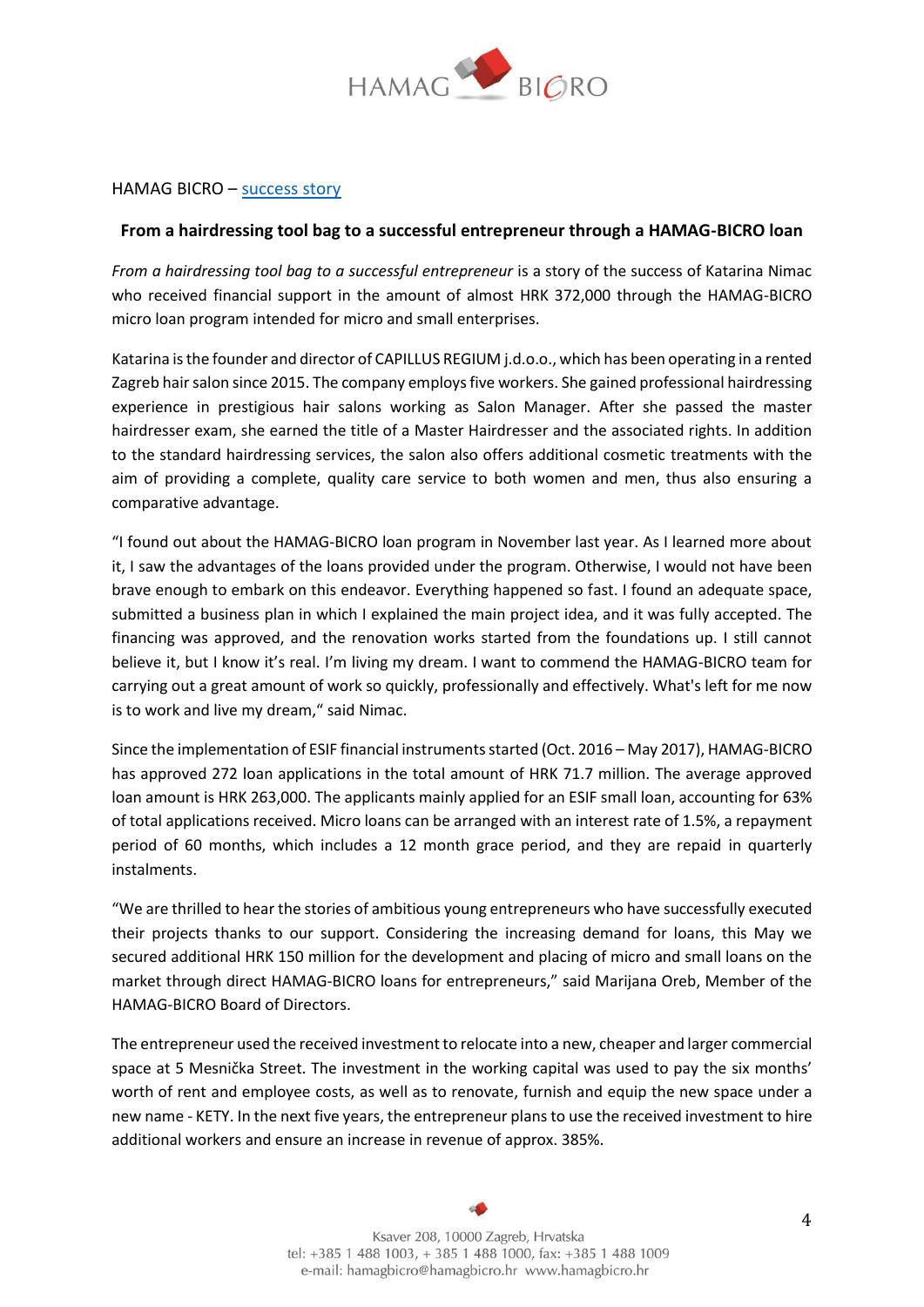

#### HAMAG BICRO – [success story](https://hamagbicro.hr/tvrtka-amp-iz-medimurja-uspjesno-posluje-vec-25-godina-preseljenje-u-gospodarsku-zonu/)

# **AMP, a company from Međimurje that has been operating successfully for 25 years – relocation into the commercial zone**

AMP d.o.o., a company from Brezje in the Međimurje County, specializes in the production of packaging material from 1-, 2- or 3-ply foils intended primarily for packing food products. Since 1992, when it was established, the company has been constantly developing. So far, it has developed programs for the production of packaging materials or bags for packing coffee and tea, pasta, frozen and vacuum sealed food products, fresh fruit and vegetables, and other non-food products.

After 25 years of operation in a facility located next to their family home, the owners decided to move their business into the commercial zone in the vicinity of the company's registered address. Therefore, they applied for a non-refundable grant for the construction of a new production/commercial facility and purchase of a new line for flexible packaging lamination. They also applied for an ESIF micro loan for working capital through the Croatian Agency for SMEs, Innovations and Investments (HAMAG-BICRO) for the purpose of purchasing raw materials for the company's existing production activities. As a result, the company received a micro loan in the amount of HRK 187,500. Branko Klobučarić, owner and director of the company, was pleased to say: "We submitted an application for a micro loan to HAMAG-BICRO and in only two-three weeks it was approved and disbursed in full. We are extremely satisfied with the short time it took to get the job done."

The main reason for our decision to relocate into the commercial zone is the fact that our company and production have grown over the years. The conditions in which the company has been operating so far, in terms of space and logistics, represent a limiting factor for further development. The construction of a new facility will allow the introduction of a new production organization model, which will help increase productivity and effectiveness. In the first period, the company plans to hire two new employees, and in the following five-year period it will hire another three. Considering the specific nature of the company's activities, the new employees must be internally trained. "The time required to handle any request for financing entrepreneurial activities is of crucial importance, regardless of the outcome. We at HAMAG-BICRO try to keep up with the expectations of entrepreneurs, and are always extremely happy when we succeed in meeting them," said Vjeran Vrbanec, President of the HAMAG-BICRO Board of Directors.

The ESIF micro loan for working capital is an exceptionally favorable loan with the interest rate ranging from 1.5% to 3.5% and a 6 month grace period for repayment periods of more than 12 months. It can be arranged for amounts ranging from EUR 1,000.00 to EUR 25,000.00. The repayment period is up to three years, including the grace period. A promissory note will usually suffice as security, while other security instruments may be requested depending on the results of the risk assessment.

More information about ESIF micro investment loans, micro loans for working capital and small loans is available at: hamagbicro.hr/financijski-instrumenti/esifzajmovi/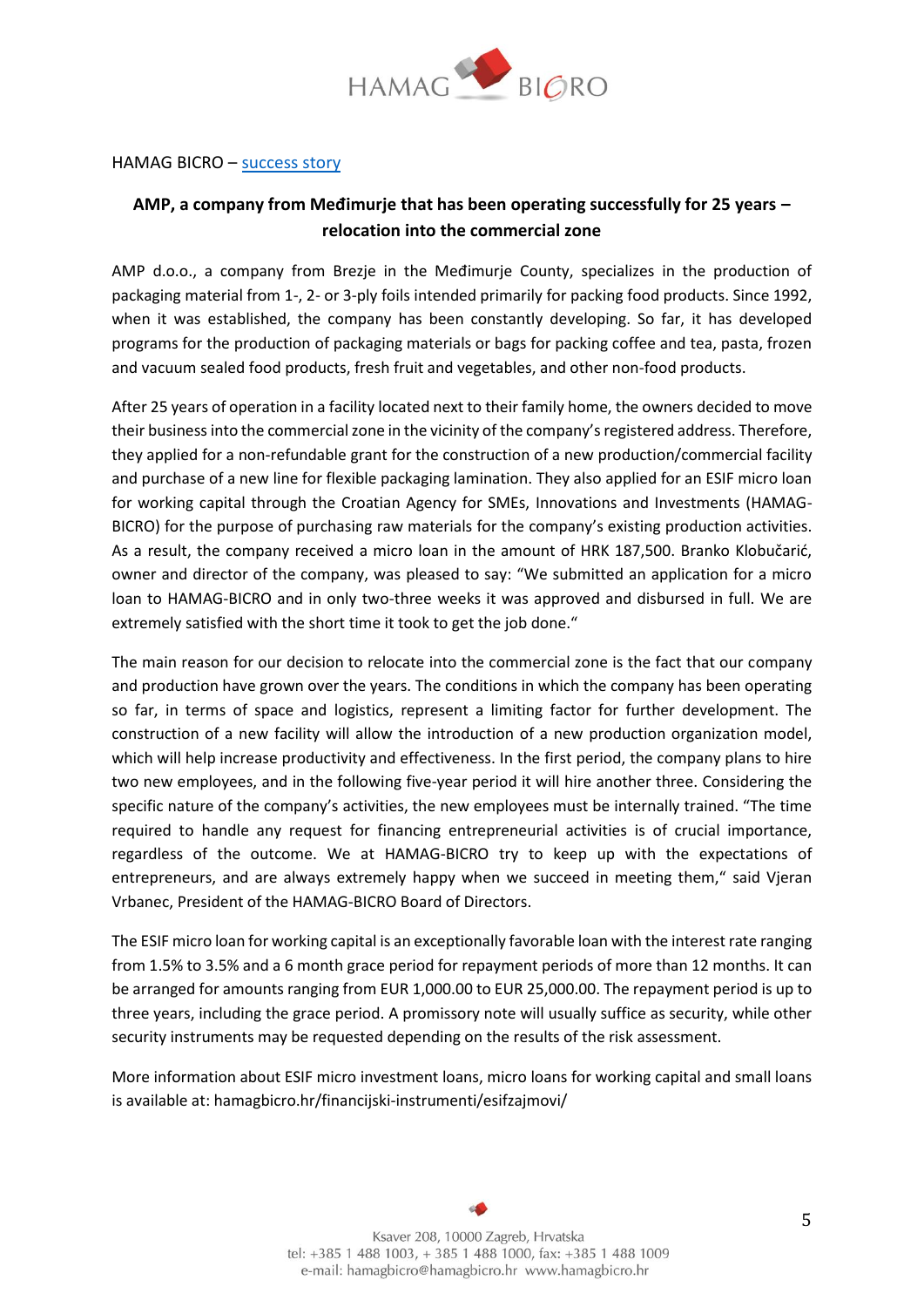

#### HAMAG-BICRO – [success story](https://prvih25.hr/uz-potporu-od-pola-milijuna-kuna-marra-kozmetika-prosirila-liniju-beauty-proizvoda/)

# **With the support in the amount of HRK 500,000, MARRA Cosmetics has expanded its line of beauty products**

"For me, being successful means to have passion and be completely devoted to one's work. Even though positive steps may sometimes take time and be rather small, I believe that I'm successful as long as I'm moving towards my goal," says Marija Butković, a make-up artist who has been active in the beauty industry for almost 20 years now, and still works tirelessly on improving her knowledge and skills.

She started her professional journey in Paris. During her career, she has cooperated with some of the leading fashion magazines and has also worked on numerous fashion shows, editorials and advertising campaigns. Thanks to the quality of her work and long-term clients, six years ago she decided to embark on an entrepreneurial journey by herself and opened her own studio in order to continue successfully developing her brand – Marra. Her clients are women of different ages, occupations and from different milieus. Butković believes that there is something about every woman that makes her different, original and beautiful. She uses make-up simply to accentuate their natural beauty and specific features.

"I gladly share my knowledge and longtime experience with the girls who wish to turn their passion for make-up into a life calling. I believe that individual education, which I provide, is the best way to learn about the world of make-up," claims Butković, who has also opened the Marra Academy, which offers several carefully selected programs, for all those who wish to follow in her footsteps.

She continued working on her brand and created the Marra Cosmetics line of products. Her guiding idea was to create quality products suitable for a large number of women and lasting all day long. The entire line is made on the basis of natural ingredients, and all products have been tested one year before being put on the market. In order to develop a formula that is at the same time gentle, natural and effective, the line has been created in cooperation with top-notch technologists, pharmacists and dermatologists.

Considering that Marija Butković is known as one of the leading Croatian experts in semi-permanent eyebrow filling and that most clients return to her precisely for that reason, it is precisely the eyebrow growth serum that she would highlight from her line of products. "I wanted to develop a product that improves eyebrow density and quality. Serums of this kind are already present in the market, but they are extremely expensive. My goal was to create an equally good product which would be available at an acceptable price," emphasizes Butković.

Investing in the development of business operations puts a significant financial strain on entrepreneurs. Responding to an Open Call for Proposals announced under the Innovation of the Newly-established SMEs – Phase I program, Marija Butković received a non-refundable grant in the amount of almost HRK 500,000, and she also received an ESIF micro loan in the amount of HRK 100,000. She used the funds to expand her offer of services. More precisely, she introduced the revolutionary Purebeau Fibroblast face-lifting procedure, which eliminates the need for surgical

> Ksaver 208, 10000 Zagreb, Hrvatska tel: +385 1 488 1003, + 385 1 488 1000, fax: +385 1 488 1009 e-mail: hamagbicro@hamagbicro.hr www.hamagbicro.hr